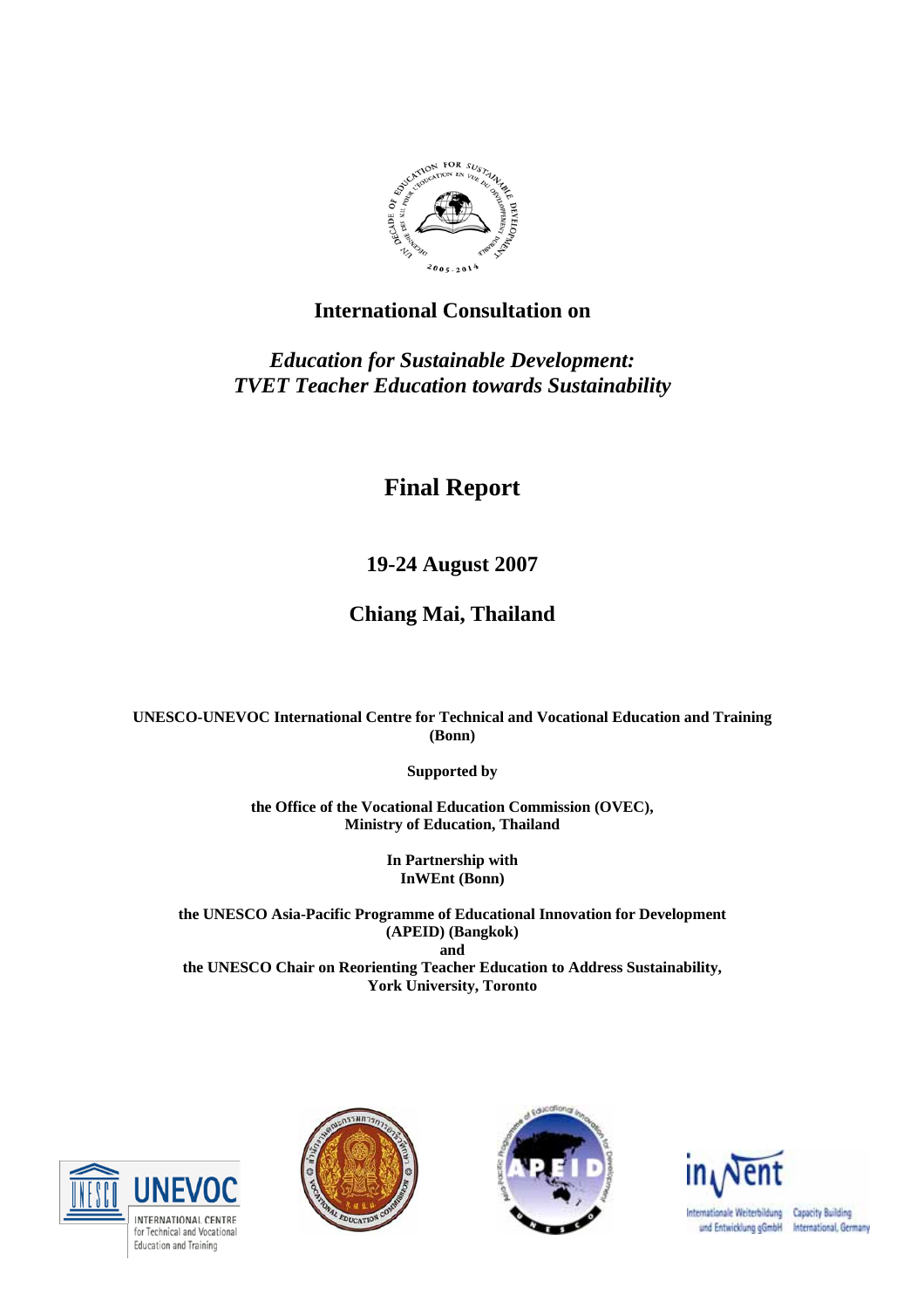## **TABLE OF CONTENTS**

|                 |                                                                                        | Page          |
|-----------------|----------------------------------------------------------------------------------------|---------------|
| 1.              |                                                                                        |               |
| 2.              |                                                                                        | 2             |
| 3.              |                                                                                        |               |
| 4.              |                                                                                        | $\mathcal{D}$ |
| 5.              |                                                                                        |               |
| 6.              | <b>Consultation Outcomes – Approaches and Examples -------------------------------</b> |               |
| 7.              | <b>Consultation Outcomes – A Conceptual Framework for Action ----------------</b>      |               |
| 8.              |                                                                                        | 8             |
| 9.              | Consultation Outcomes – Recommendations for Action ----------------------------        | 9             |
| 10.             | <b>Related Information</b>                                                             |               |
| 11.             | <b>Table of Contents for Attached CD</b>                                               | 11            |
| <b>Annex I:</b> |                                                                                        | 12            |
|                 | Annex II: Conceptual Framework of The Contribution of TVET TE to SD and                | 15            |
|                 |                                                                                        |               |

#### **1. INTRODUCTION**

**The International Consultation on Education for Sustainable Development: TVET Teacher Education towards Sustainability** was convened in Chiang Mai from the  $19<sup>th</sup>$  to the  $24<sup>th</sup>$  of August, 2007. It was directed to identifying ways in which sustainability could be integrated into TVET teacher Education (TE) and capacity building programmes, and through them, into national TVET systems in general, beginning in the Asia-Pacific Region. It was hosted by the UNESCO-UNEVOC International Centre for Technical and Vocational Education and Training (Bonn), supported by the Office of the Vocational Education Commission (OVEC) of the Ministry of Eucation in Thailand, and in partnership with InWent (Bonn), the UNESCO Asia-Pacific Programme of Educational Innovation for Development (APEID, Bangkok) and the UNESCO Chair on Reorienting Teacher Education to Address Sustainability (York University).

In 2002, the United National General Assembly declared 2005 through 2014 to be an international decade to focus on the role of education, public awareness and training in creating a more sustainable future: The United Nations Decade of Education for Sustainable Development (DESD). At the United Nations Conference on Environment and Development (UNCED), a 40-chapter action plan, called *Agenda 21*, was endorsed in order to implement the concept of sustainable development. Four main thrusts were identified for Education for Sustainable Development (ESD): 1) access to quality basic education; 2) reorienting existing education; 3) public awareness and understanding; and 4) training.

The critical role of TVET in sustainable development is long standing. For example, the recommendations of the UNESCO Second International Congress on TVET (Seoul, 1999) sought a new orientation of 'TVET throughout life' in order to meet the new demands of achieving the objectives of a culture of peace, environmentally sound sustainable development, social cohesion and international citizenship of the world.' As part of the ongoing process of TVET for achieving sustainable development, the International experts meeting in Bonn (2004) formally adopted the Bonn Declaration, which argued that:

… since education is considered the key to effective development strategies, TVET must be the master key that can alleviate poverty, promote peace, conserve the environment, improve the quality of life for all and help achieve sustainable development.

Within that framework, and the need to strengthen the contribution of TVET to sustainable development, there arises the imperative to design, adapt, implement, and evaluate approaches to preservice and in-service TVET teacher education to address sustainability. Thus the international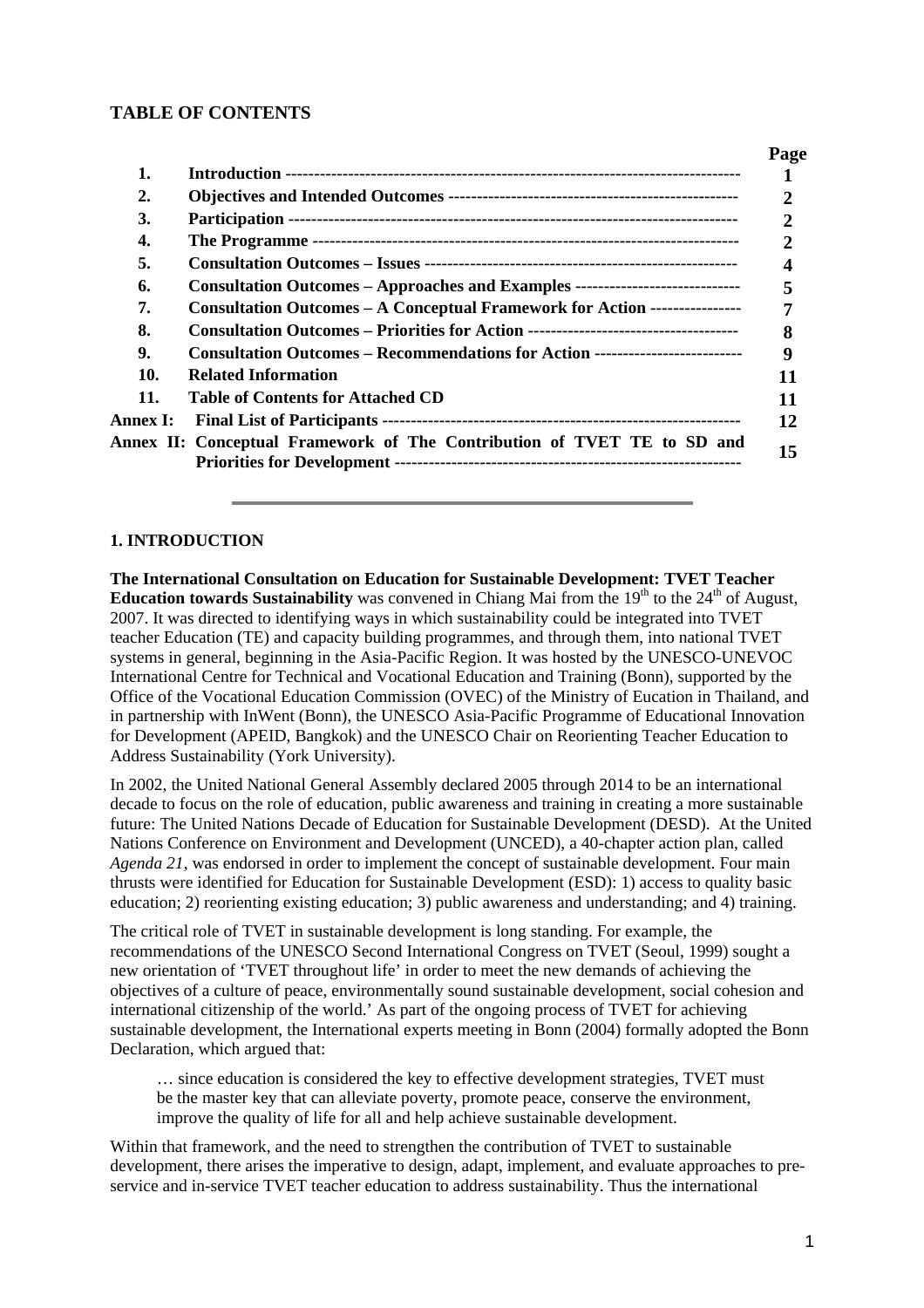consultation served as a forum to identify and explore the role that TVET teacher education does and could play in the development of sustainable futures through ESD, identifying interventions and strategies for enhancing that role.

The focus of the consultation was on the situation, needs and initiatives in developing countries of the Asia-Pacific region, both as exemplars of what may be expected and done elsewhere in the world and as a region which presents a wide array of cultural contexts, issues and initiatives in the task of achieving sustainability in and through TVET teacher education.

Consistent with the priority thrusts of ESD identified by the United Nations, the focus of the consultation was also was also on TVET that is directed towards youth and to meeting more basic TVET learning needs.

#### **2. OBJECTIVES and INTENDED OUTCOMES**

The objectives and intended outcomes of the consultation meeting were:

- 1. To map the scope and contribution of TVET TE to ESD and to develop a framework, grounded in illustrative case studies, identifying that scope and contribution.
- 2. To identify and articulate the issues arising for TVET TE in strengthening the contribution of TVET to ESD.
- 3. To identify, conceptualize and articulate approaches to strengthening the contribution of TVET TE to ESD.
- 4. To develop an agenda and action plans of research, programme profiling and development for strengthening the contribution of TEVT TE to ESD.
- 5. To advise the UNESCO-UNEVOC International Centre in Bonn on how the Centre and its Network may contribute to that agenda and the action plans.

## **3. PARTICIPATION**

Participation in the consultation was by invitation and included: (1) expert representation from each of the five host and partner organizations (UNESCO-UNEVOC International Centre, OVEC, InWEnt, APEID, the UNESCO Chair on RTEAS); (2) 22 TVET teacher education specialists from the eight selected countries in the Asia-Pacific region (China, Lao P.D.R., Myanmar, Nepal, Pakistan, Sri Lanka, Thailand, Vietnam); (3) seven international experts in ESD and TVET (from Australia, Brunei Darussalam, Cyprus, Germany, India, Latvia, the Netherlands); and two expert resource persons (one with expertise in ESD, the other with expertise in TVET).  $<sup>1</sup>$ </sup>

## **4. THE PROGRAMME**

The five-day programme was structured to bring together the diversity of inputs necessary for an informed and focused understanding and tackling of the task at hand, and to provide opportunities to work on those inputs in addressing the objectives of the consultation.

Inputs comprised:

 $\overline{a}$ 

- (1) the background paper to the consultation;
- (2) the six opening and keynote addresses from the consultation hosts, partners and expert consultants (UNESCO-UNEVOC International Centre, OVEC, InWEnt, APEID, Charles Hopkins, and Richard Bagnall), mapping the task and articulating the context, the imperatives, key issues, and challenges involved;

<span id="page-2-0"></span><sup>&</sup>lt;sup>1</sup> For a full list of participants, please refer to the Annex I.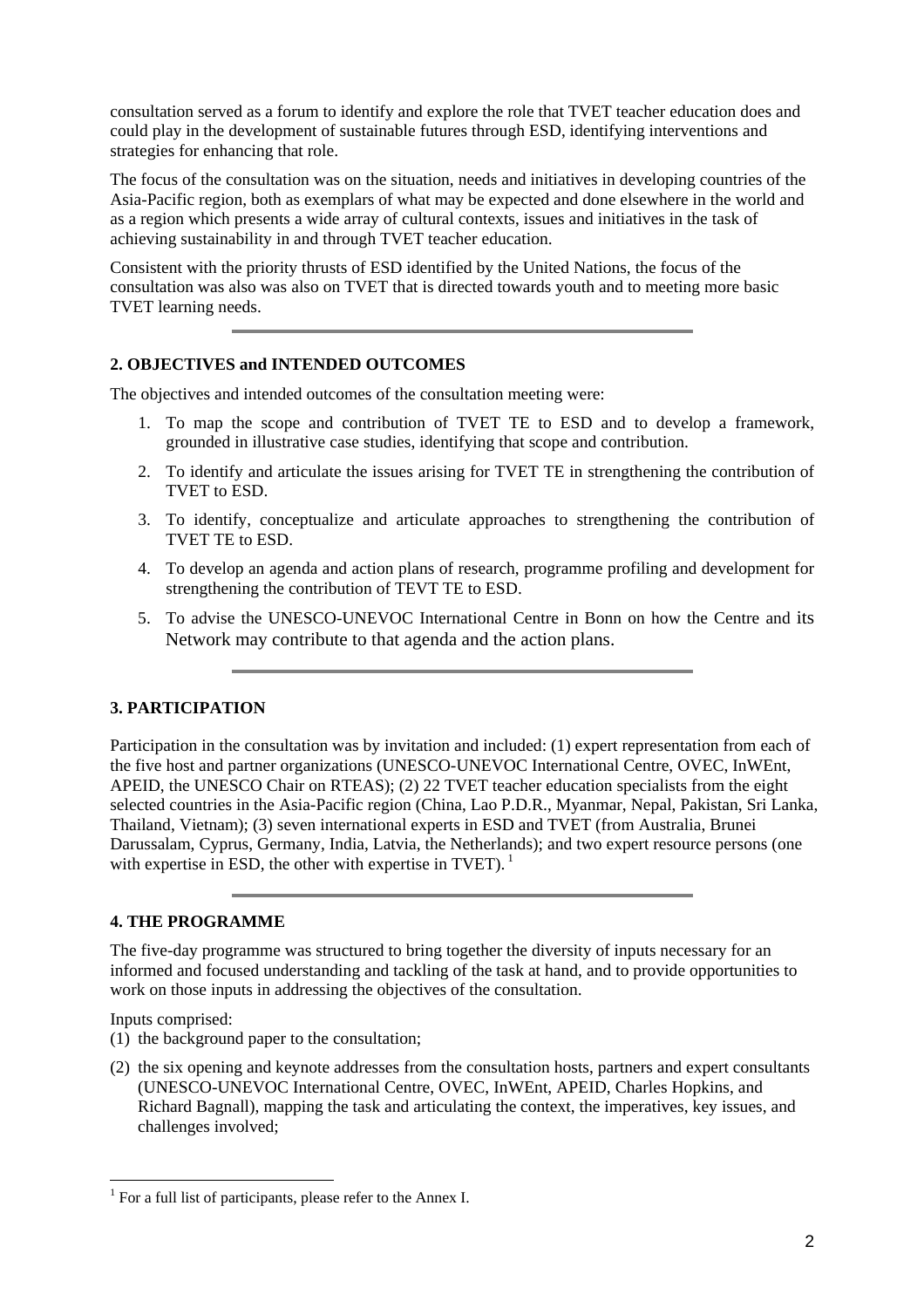- (3) eight country case studies each both presented in a plenary session and distributed as a paper of TVET teacher education towards sustainability in selected countries in the Asia-Pacific region (Thailand, Lao P.D.R., Sri Lanka, Myanmar, China, Pakistan, Vietnam, and Nepal);
- (4) seven addresses from ESD and TVET specialists, presenting examples of programmes initiatives from different disciplinary, geographic, and role perspectives;
- (5) a field trip to selected local examples of sustainable vocational practice; and
- (6) the experience, knowledge, and expertise of each of the 37 consultation participants.

The generative work on those inputs was undertaken firstly in three working groups, each focusing on a different aspect of the task: WG1 focusing on how TVET and ESD could make education more useful to learners and communities; WG2 on TVET and ESD teacher education reform; and WG3 on Decent work – workplace and workforce reform. The outputs from those working groups were then further considered and refined in plenary sessions and in subsequent deliberation and comment on the draft final report circulated to all consultation participants.

In overview, the substantive five-day programme was structured as follows:

#### *Opening Address*

Mr Chana Kasipar (Chairman, OVEC)

*TVET teacher education towards sustainability: The case for Thailand.* 

## *Keynote Addresses*

• Rupert Maclean (Director, UNESCO-UNEVOC International Centre)

*Why is vocational education and training so important?* 

 $\bullet$  Charles Hopkins (UNESCO Chair on RTEAS)

*The role of education in creating a more sustainable future.* 

Derek Elias (APEID)

*Education for sustainable development in the Asia-Pacific region.* 

Harry Stolte (InWEnt)

*General methodological approaches to introduce innovations in TVET teacher education towards ESD.* 

z Richard Bagnall (Hong Kong Institute of Education)

*Mapping and enhancing the contribution of TVET teacher education to ESD.* 

*Country Case Studies*

- $\bullet$  Thailand (Siripan Choomnoom, Deputy Secretary General, OVEC).
- **•** Lao P.D.R. (Nivone Moungkhounsavath, Vocational Education Development Centre).
- z Sri Lanka (Dayantha Wijeyesekera, National Education Commission; and Peter Collingro Project for Rehabilitation and Modernization of Vocational Training Institutions).
- Myanmar (Htun Kyaw Myint, Department of Technical and Vocational Education).
- China (He Zhen, Beijing Normal University; Peijun Liu, Ministry of Education; Huang Chunlin, Zhenjiang Technology Institute of Econony).
- Pakistan (Abdul Majid, National Institute of Science and Technical Education).
- Vietnam (Phan Minh Hien, General Directorate for Vocational Training; Bach Hung Truong, GTZ project 'Promotion of TVET in Vietnam'; and Nguyen Dinh Han, University of Technical Education Hung Yen).
- z Nepal (Bhawani Shankar Subedi, Training Institute for Technical Instruction).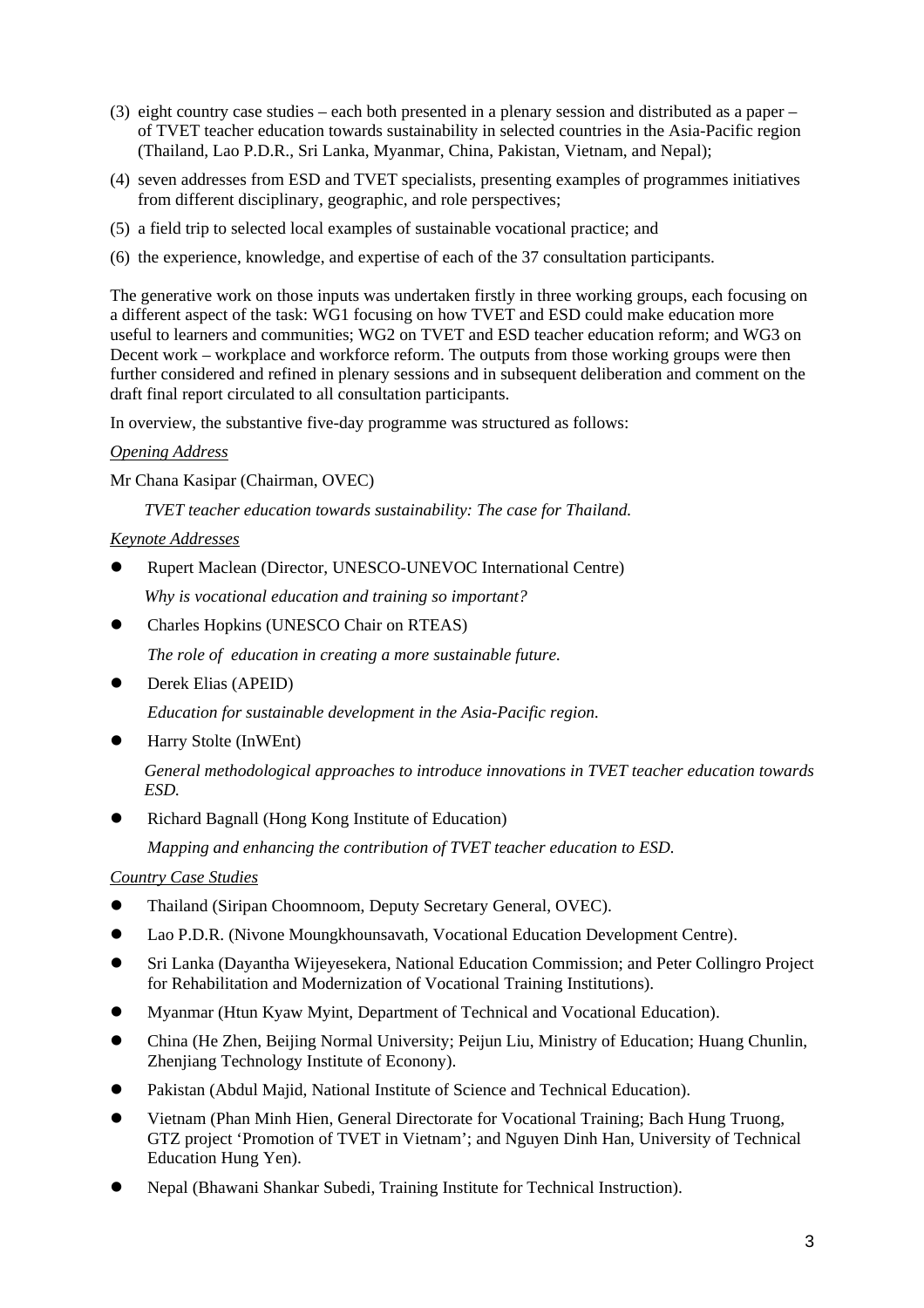## *ESD and TVET TE Presentations*

- z Milagros Campos Valles (SEAMEO-VOCTECH) *Sustainable development through capability building, networking and knowledge sharing in VTET.*
- Frank Bünning (University of Magdeburg) *TVET teacher education in Germany and potentials to integrate SD.*
- Joachim Wagner (InWEnt) *Decent work and TVET: A perspective by InWEnt on ILO's global DW agenda and its interlinkage with TVET.*
- Kiran B. Chhokar (Centre for Excellence in Environmental Education (CCE, Delhi) *Technical and vocational education in India: CEE's initiative.*
- $\bullet$  Ilga Salite (Daugavpils University) *Development of Institute of Sustainable Education in collaboration with UNESCO.*
- Peter Woods (Department of the Environment and Water Resources, Australian Government) *Education for sustainable development and TVET in Australia.*
- z Rob de Vrind (Koning Willem I College) *Sustainable vocational education training (VET) in the Netherlands.*
- Björn Frostell (KTH, Sweden)

*SCEE – Strengthening of capacity in environmental education* (Power-point presentation prepared for and tabled at the consultation, but not delivered, due to travel disruption).

## *Working Groups*

- WG1 (Co-chairs: Kiarin Chhokar and Peter Woods) How TVET and ESD could make education more useful to learners and communities.
- WG2 (Co-chairs: Harry Stolte and Milagros Campos Valles ) TVET and ESD teacher education reform.
- WG3 (Co-chairs: Joachim Wagner and Frank Bünning) Decent work workplace and workforce reform.

## *Plenary Reporting from Working Groups*

Chaired by Charles Hopkins.

*Plenary Discussion of Actions and Recommendations*

C0-chaired by Derek Elias and Charles Hopkins.

Activities included:

- 1. each participant making and retaining for future use and evaluation a list of the *personal commitments* that he or she would now follow through in advancing SD in and through TVET and TVET TE;
- 2. concluding remarks by the expert resource persons on the way forward from this consultation; and
- 3. suggestions for further action and for resourcing priorities for action.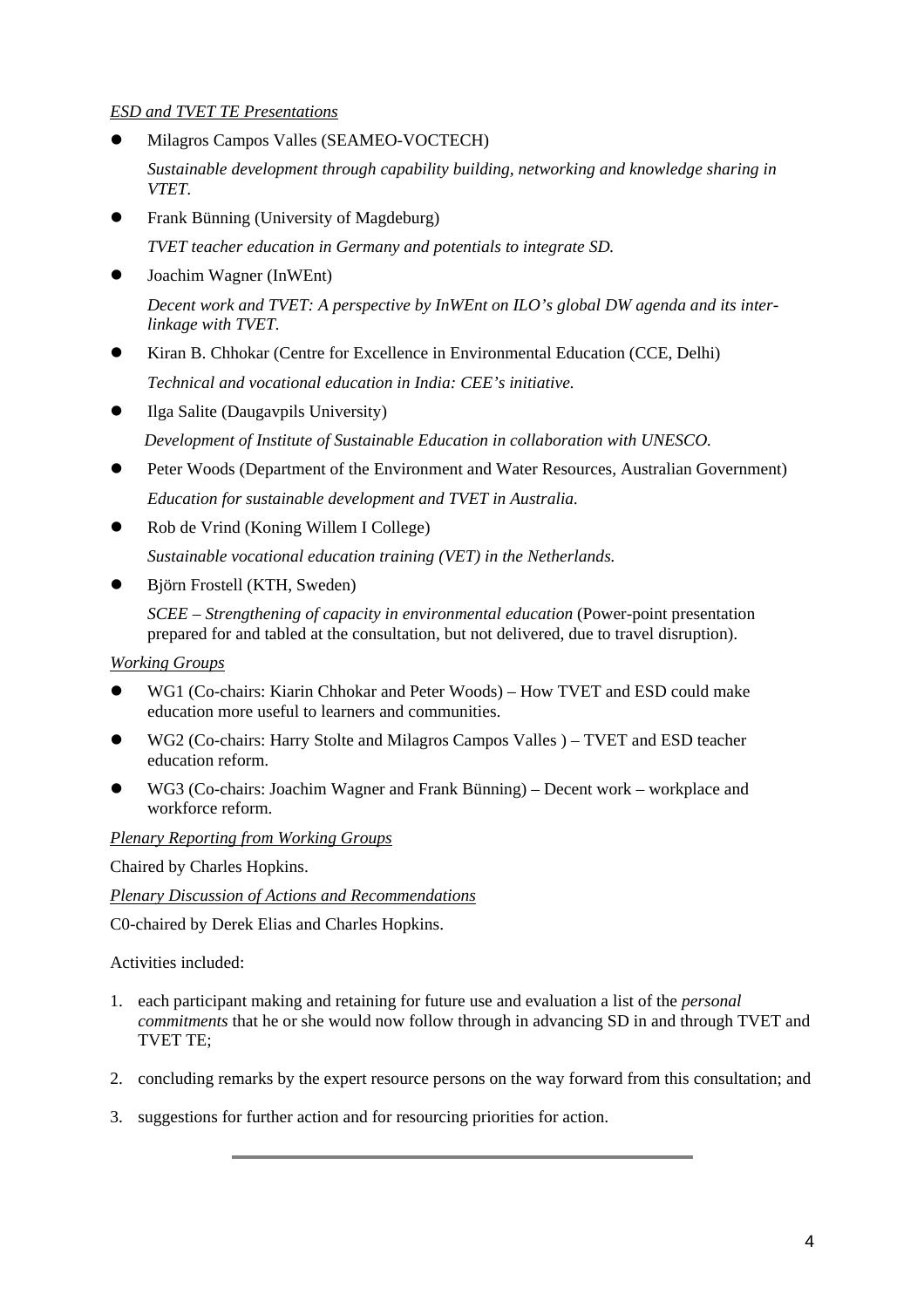## **5. CONSULTATION OUTCOMES – ISSUES**

The major issues identified as requiring attention in achieving sustainable vocational practice in and through TVET teacher education are the following.

- 1. **Sectoral differentiation, isolation, de-contextualization and ossification, and the devaluing of vocational practice**
	- The general lack of cooperation in TVET and TVET TE across sectoral boundaries between and among NGOs, government, industry providers, and international agencies.
	- Barriers of all sorts between and among formal and non-formal education and informal learning.
	- The separation of TVET from general education
	- The division between theory and practice in TVET and TVET TE.
	- $\bullet$  The general lack of contextual responsiveness in both TVET and TVET TE their isolation from work and employment contexts.
	- Educational approaches generated in the more developed countries being doubtfully appropriate for transfer to less developed countries and systems, given their association with unsustainable work practices.
	- The status difference, lack of integration and differential resourcing of TVET and general education.
	- The lack of interactivity between TVET and ESD cultures and sectors.
	- The common failure to maintain TVET and TVET TE curricular currency, through responsiveness to changes in workplace practices.
	- The limited nature and impact of TVET itself.
	- The limited extent and utility of interactivity or networking among TVET TE practitioners.
	- The limited acceptance of TVET and TVET TE as fields of professional practice.

#### 2. **A preoccupation with formal education**

- The overwhelming focus of attention in TVET and TVET TE on more formal and higherlevel vocational practices and qualifications.
- A tendency to focus on initial TVET TE, at the expense of further professional development.

#### 3. **Heterogeneity**

The diversity of national and provincial systems, models and standards of TVET and TVET TE provision, assessment, recognition, and accreditation.

#### 4. **Unresponsive curricula and the lack of knowledge of needs, possibilities and options**

- The positional constraints on TVET practitioners, limiting their capacity to make effective decisions for change.
- The lack of guidelines for SD in TVET and TVET TE.
- The traditional delivery, supply-side culture of TVET and TVET TE.
- The problem of traditional content- or activity-based approaches to TVET and TVET TE and of poorly conceptualized or implemented outcomes-based approaches.
- The conservatizing impact of the post-vocational nature of much TVET and TVET TE practice.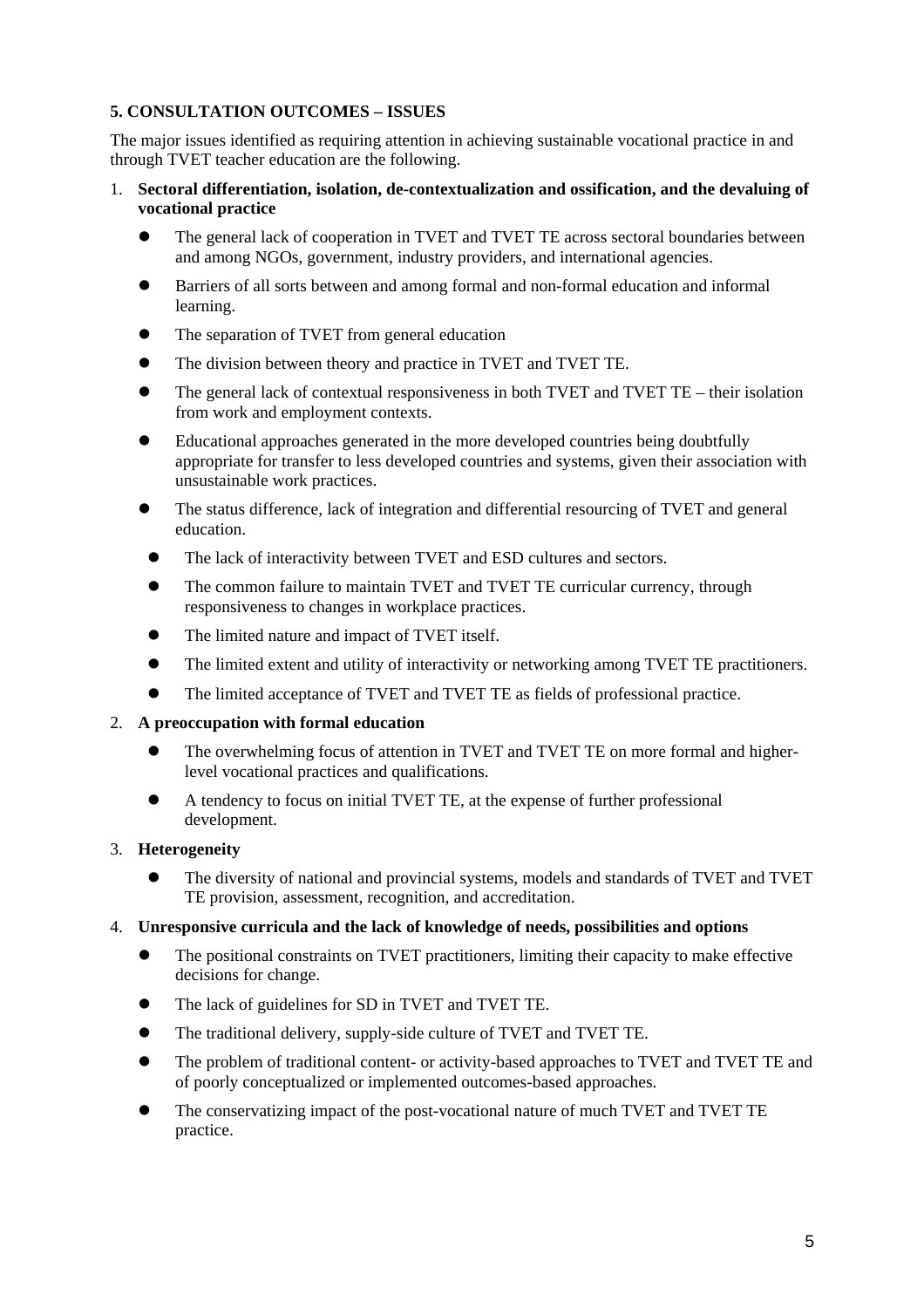#### 5. **Inequity of access to quality vocational education and outcomes**

- Inequity of access to quality TVET and TVET TE, with or without SD and to quality work outcomes from such education.
- Inequity of access to decent work.

#### **6. CONSULTATION OUTCOMES – APPROACHES AND EXAMPLES**

A wide range of successful approaches to enhancing sustainability in and through TVET TE were identified. They evidenced a number of qualities, especially the following, which were common, in different combinations and to different degrees, across several approaches in each case –

- 1. The development of inter-agency collaborations, especially here between TVET TE providers and international agencies (UNESCO, ILO, etc.) and regional organizations (e.g., APEID and SEAMEO-VOCTECH).
- 2. The adoption of a service orientation to individuals, economies and governments in TVET.
- 3. The development of clear priorities for action.
- 4. The research and development, and dissemination, of examples of good practice.
- 5. Good planning, involving the setting of both short-term and longer-term goals.
- 6. Contextual sensitivity and responsiveness.
- 7. Analysis of what others have done elsewhere.
- 8. A pragmatic approach to working around regulations and other restraints focusing attention on what can be done most readily.
- 9. Adopting a *workplace* orientation.
- 10. Being clear about and deliberate in the type(s) of strategies that one is using (e.g., cascading, networking, self-development, or progressive searching).

Those approaches are exemplified in different ways in the following programmes, identified in the cases described in the course of the consultation (introduced here in the CD accompanying this report):

- 1. The 'sufficiency economy' project of Thailand as an example of an integrated system for achieving SD through TVET and lower-level TVET TE.
- 2. The 'National Demonstration Centre for TVET TE in China' as an example of an approach to dissemination.
- 3. The sustainable VET modules developed in the Netherlands as examples of creative approaches to engaging youth learners in SD issues.
- 4. The TVET curriculum revisions undertaken in Pakistan as an example of revising TVET curricula to incorporate SD.
- 5. The Australian Government work to embed sustainability within TVET industry training packages – through the National Centre for Sustainability at Swinburne University.
- 6. The dual education system in Germany as an approach to creating greater equality in status and outcomes between TVET and general education.
- 7. The 'Secondary Vocational School Teacher Quality Enhancement Plan' of China as an example of enhancing the quality of TVET practice on a national scale.
- 8. The National Institute of Science and Technology Education (NISTE) Entrepreneurship Resource Centre (NERC) in Pakistan – as an example of SD in entrepreneurship programmes.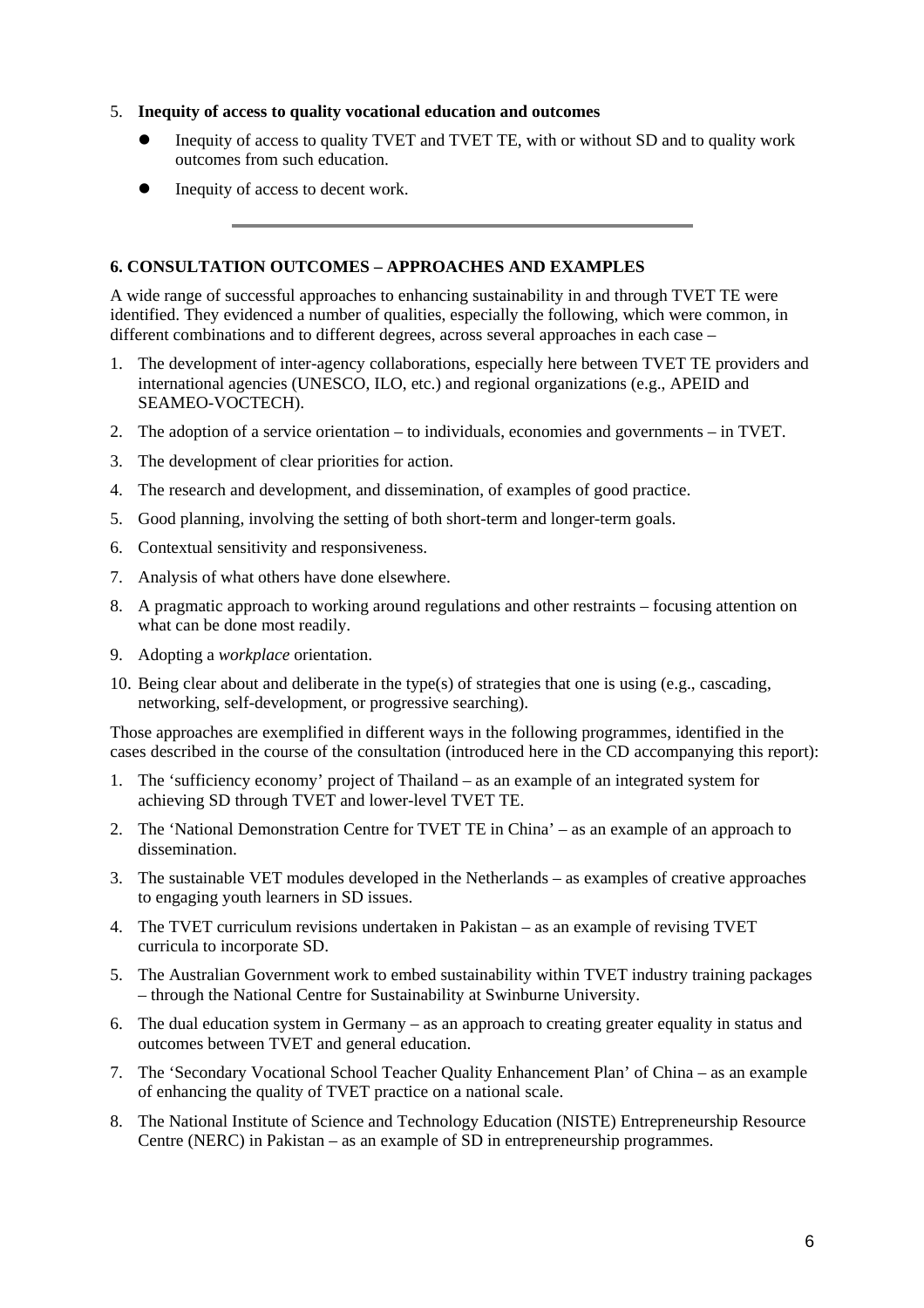- 9. The ILO approach to developing its Decent Work agenda as an example of programme development involving strongly consultative links with other international agencies and implementation partners.
- 10. The 'Southeast Asian Vocational and Technical Research Network (SEAVERN)' developed through SEAMEO-VOCTECH – as an example of regional networking with the potential to develop SD practice.
- 11. The Centre for Excellence in Environmental Education, in India as an example of a large, multifaceted programme to introduce environmental education across different education sectors – including TVET.
- 12. The Institute of Sustainable Education at Daugavplis University as an example of how a higher education institution may develop a strong ESD profile in its teacher education.
- 13. The Thai-Swedish International Cooperative Project, 'SCEE Strengthening of Capacity in Environmental Education' – as an example of a cross-country inter-governmental collaborative project in ESD.
- 14. UNESCO Bangkok's programme of inter-agency consultations on TVET issues as an example of how different stake-holders may be brought together to contribute to a common development agenda in TVET reform.

## **7. CONSULTATION OUTCOMES – A CONCEPTUAL FRAMEWORK FOR ACTION**

The contribution of TVET teacher education to SD is seen as occurring in its impact on three *fields of workplace practice*: (1) vocational practice; (2) TVET; and (3) TVET teacher education itself. The success of interventions to enhance the sustainability of vocational or work practice depend on the quality of the *workplace knowledge* that we have of each of these fields.

The success of each of these fields of practice as sites of sustainable development may be further understood through a number of *categorical conditions of sustainable workplace practice*: conditions that educational theory, research and experience have indicated are necessary for successful practice (including sustainable practice) in field. The conditions for each of the workplace fields may be understood as the following:

1. For the field of vocational practice – working sustainably through being:

- $\bullet$  supported by communities of practice;
- $\bullet$  responsive to cultural contexts;
- $\bullet$  respected and respectful:
- committed;
- $\bullet$  informed; and
- $\bullet$  skilled.

2. For the field of TVET:

- $\bullet$  practicing sustainable vocational education (through the six conditions noted immediately above);
- modeling sustainable vocational and TVET practice; and
- teaching sustainable vocational practice.

3. For the field of TVET TE: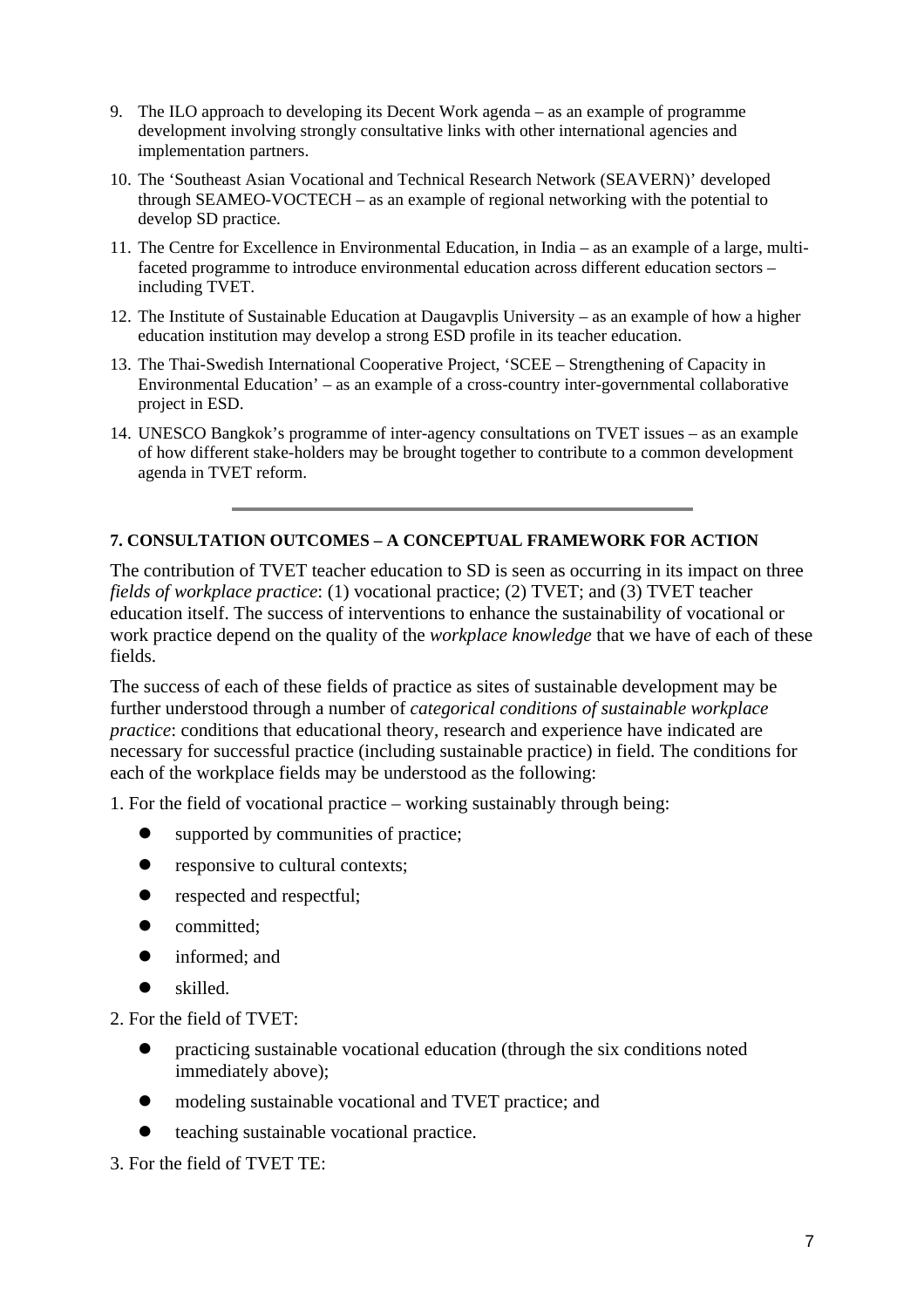- $\bullet$  practicing sustainable vocational education (through the six conditions noted in the first field above);
- modeling sustainable TVET; and
- teaching sustainable vocational and TVET practice.

The generic field of vocational practice (or work) is commonly recognized as involving three different working arrangements: (1) being self-employed (or in cooperative enterprise); (2) employing others (i.e., as employers); and (3) being employed by others (i.e., as employees). These tend to relate to TVET TE through different linkages, as follows:

- 1. The self-employed relating to TVET TE through NGOs, government agencies concerned with rural development, small business enterprises, social service agencies, small enterprise funding bodies and banks, local and district and village councils, leaders and representatives.
- 2. Employers relating to TVET TE through individual organizations, federations of industry and commerce, and industry or business sector bodies.
- 3. Employees relating to TVET TE through unions and other worker organizations.

The field of TVET is commonly recognized as including three different types of vocational learning situations: (1) formal education; (2) non-formal education; and (3) informal learning. Each of these types of learning situations interacts differently with both the general field of work or vocational practice and that of TVET TE. For example, TVET impacts on the field of self-employment largely through non-formal education, and formal TVET TE impacts largely only on TVET practice in the formal sector. Through tracing such relationships, areas of priority for enhancing sustainability in work through TVET TE were identified in this consultation.

Through those three fields of workplace practice, it is clear that TVET TE potentially impacts on *all* work situations – hence the importance of the subject of this consultation meeting.

It is also recognized that *general* education impacts significantly on the field of work, and increasingly so with the current vocationalization of general education. Programmes to enhance the impact of TVET TE on sustainable workplace practice must also respond to that relationship.

Of major importance to the work of the partner organizations in this consultation are what may regarded as *international development imperatives* – agendas for action developed through international development agencies such as the United Nations, UNESCO and the ILO. Important such agendas for the focus of this consultation are: the Education for All (EFA) goals, the Millennium Development Goals (MDGs), Principles of Sustainable Development (PSDs), the concept of Decent Work (DW), and that of Lifelong Learning (LL).

Linked with these international development agendas are *international agencies concerned with working conditions*, including the ILO, UNESCO-UNEVOC, and UNEP.

From an TVET TE towards ESD perspective, the key relationships between these various components, and the major priorities identified in Section Eight below, are illustrated in the figure here included as ANNEX II

## **8. CONSULTATION OUTCOMES – PRIORITIES FOR ACTION**

From the issues identified in Section Five above, the following priorities for action in achieving sustainable vocational practice in and through TVET teacher education were identified.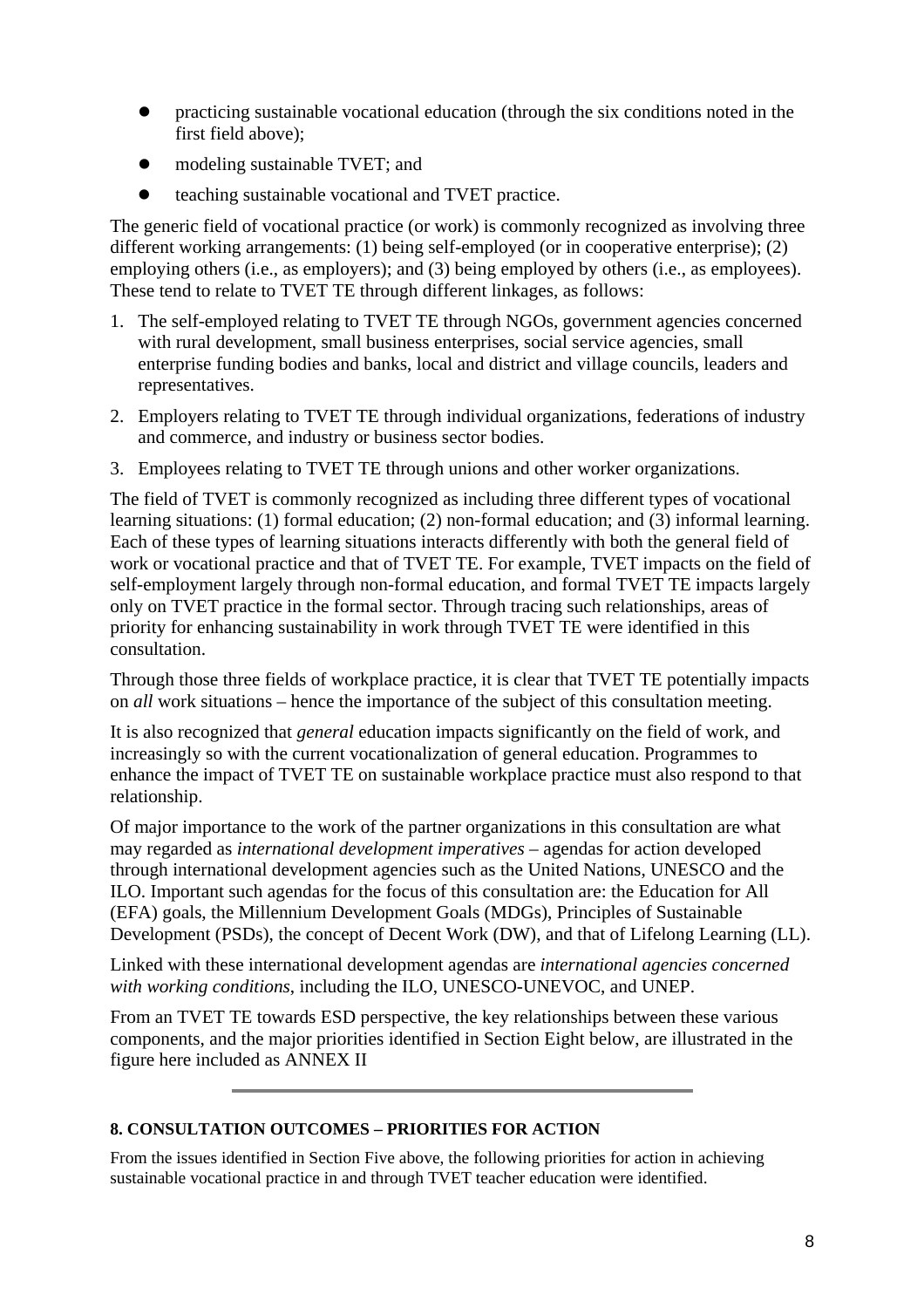#### **1. Developing connections, networks and partnerships, and contextualizing, revitalizing and revaluing vocational practice**

- Developing effective connections, networks, reciprocal links and partnerships between and among:
	- $\triangleright$  TVET TE and workplace contexts;
	- $\triangleright$  TVET TE and international agencies concerned with work;
	- $\triangleright$  TVET TE and TVET in formal and non-formal education, and informal learning; and
	- ¾ Different sectors of TVET and TVET TE NGOs, government, and industry providers.
- Developing a workplace orientation in TVET and TVET TE.
- The need for TVET and TVET TE practitioners to understand workplace cultures and the world of work.
- The need for global networking to share best and innovative practice.
- Attention to achieving sustainable work practices through the vocationalization of general education.

#### **2. Refocusing on basic and non-formal education**

- The need to develop sustainable workplace practices by re-focusing attention in TVET and TVET TE on the non-formal sector, on learning in the workplace, especially in small-tomedium-sized enterprises (SMEs), and on lower levels of vocational practice. It is in this sector that the influence of TVET TE is most limited, but where the need and potential impact is greatest.
- Focusing also on the interconnections between non-formal education and informal learning, to optimize the synergies for enhancing sustainability in vocational practice.
- The need for a lifelong learning focus in TVET and TVET TE.
- **3. Developing comparable standards**
	- The need to develop comparable qualifications frameworks across countries and across the TVET and general education sectors.
- **4. Researching, developing, piloting and disseminating innovative practice and guidelines**
	- The need to raise TVET and TVET TE practitioners' awareness of the need for sustainable teaching and learning practice.
	- The need to review and revise TVET and TVET TE curricula from a sustainability perspective.
	- The need for capacity-building programmes to empower TVET practitioners, to give them the freedom to act for SD.
	- The need to develop international guidelines and standards for SD in and through TVET and TVET TE.
	- The need to develop a service-oriented, demand-driven culture in TVET and TVET TE.
	- The need for research, experimentation and dissemination of innovative and contextually responsive approaches to TVET and TVET TE towards SD and the roles of practitioners.
	- The need for more research and development into the qualities of TVET and TVET TE practice and their implications for integrating ESD and impacting on SD in work.
	- The need for the high quality models of outcomes-based systems of TVET and TVET TE for achieving SD.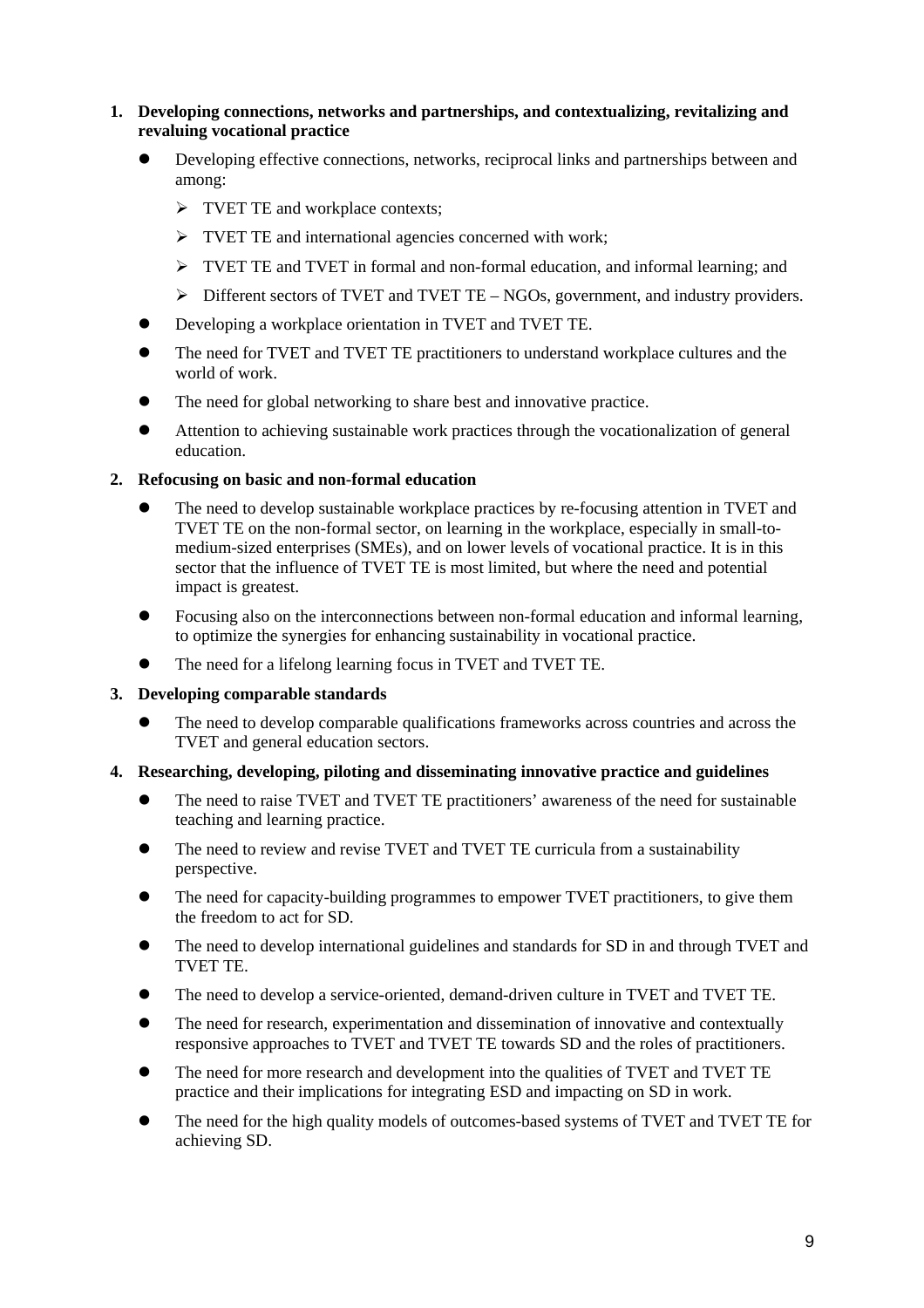#### **5. Enhancing equity of access to quality TVET engagements and outcomes**

- The need to focus attention on achieving equitable access to TVET and TVET TE and to good quality work outcomes of such engagement.
- The need to achieve equity of access to decent work.

#### **9. CONSULTATION OUTCOMES – RECOMMENDATIONS FOR ACTION**

From the priorities noted in Section Eight above, the following recommendations for action on the part of the consultation partners, and the participants wherever appropriate, were drawn from the consultation deliberations.

#### 1. **Developing connections, networks and partnerships, and contextualizing, revitalizing and revaluing vocational practice**

- 1.1. Convene a regional (Asia-Pacific) planning meeting involving if possible the UNESCO-UNEVOC International Centre, APEID, InWEnt, the ILO, and regional experts – to develop plans for advancing the networking and partnership imperatives identified in 8.1 above.
- 1.2. Facilitate and support research and development into approaches to addressing those networking and partnership imperatives.
- 1.3. Consider the proposal from InWEnt for a Global TVET Academy for Sustainable Development.
- 1.4. Develop and carry forward a proposal for a book in the Springer TVET series on the topic of TVET teacher education and sustainable workplace practice in Asia and the Pacific – incorporating but extending key work presented at the consultation.
- 1.5. Report and advocate action on the recommendations from this consultation as widely as possible.

#### 2. **Refocusing on basic and non-formal education**

- 2.1. Use the regional planning meeting recommended in 9.1.1 above to address the imperatives noted in 8.2 above.
- 2.2. Give priority in TVET programmes to a focus on the *non-formal* sector of TVET, in both:
	- z work in *employment* in small-to-medium-sized enterprises; and
	- z work in *self-employment* and *cooperative enterprises*.
- 2.3. Work in TVET programmes to cultivate a *lifelong learning* focus.

## 3. **Developing comparable standards**

3.1. Facilitate the continued development of internationally comparable qualifications frameworks including both TVET and general education.

#### 4. **Researching, developing, piloting and disseminating innovative practice and guidelines**

- 4.1. Support national efforts to review and revise TVET and TVET TE curricula from a SD perspective.
- 4.2. Establish a consultative programme to develop appropriate guidelines for incorporating sustainable practices into TVET and TVET TE programmes.
- 4.3. Facilitate and support the development of an on-line professional development programme for TVET and TVET TE practitioners to develop their capacity to achieve SD in and through their practice.
- 4.4. Facilitate and support the development, piloting and dissemination of innovative practice to incorporate SD into TVET and TVET TE – including appropriate practices developed in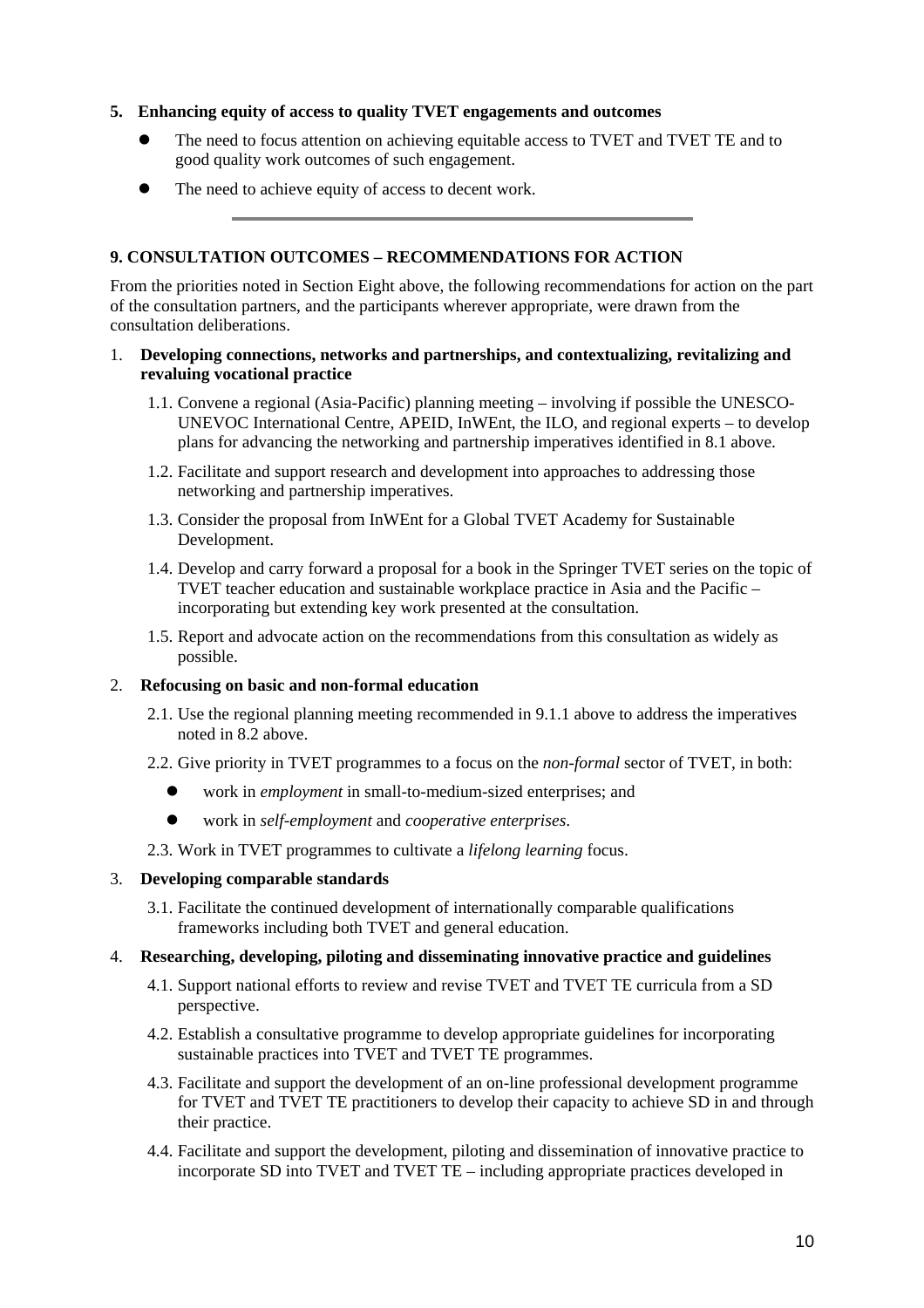general education and general TE and including the development, piloting and dissemination of high quality outcomes-based systems of TVET and TVET TE for achieving SD.

- 4.5. Develop focused programmes through the UNEVOC Network and e-forum in support these developments – using the Network as a tool.
- 4.6. The recommendation for a book (9.1.4. above).
- 5. **Enhancing equity of access to quality TVET engagements and outcomes**
	- 5.1.Convene a regional consultation meeting (or meetings) to map the dimensions of inequity of access to quality TVET TE and its impact on achieving SD, and to develop an agenda for action.
	- 5.2.Facilitate the development, testing and dissemination of a framework for linking DW and SD in and through TVET and TVET TE.

#### **10. RELATED INFORMATION**

.

Related information may be found at the following websites:

[www.unescobkk.org](http://www.unescobkk.org/)  [www.unevoc.unesco.org](http://www.unevoc.unesco.org/)  [www.ilo.org](http://www.ilo.org/)  [www.unep.org](http://www.unep.org/)  [www.esdtoolkit.org](http://www.esdtoolkit.org/)  [www.InWEnt.org](http://www.inwent.org/)  [www.vec.go.th](http://www.vec.go.th/)  www.cmvc.ac.th

#### **11. TABLE OF CONTENTS FOR ATTACHED CD**

- 1. Background Paper.
- 2. List of Participants.
- 3. Programme.
- 4. Power Point Presentations.
- 5. Key Note Address Richard Bagnall.
- 6. Country Case Studies.
- 7. ESD and TVET Initiatives.
- 8. ESD Tool Kit.
- 9. Guidelines and Recommendations for Reorienting Teacher Education to Address Sustainability.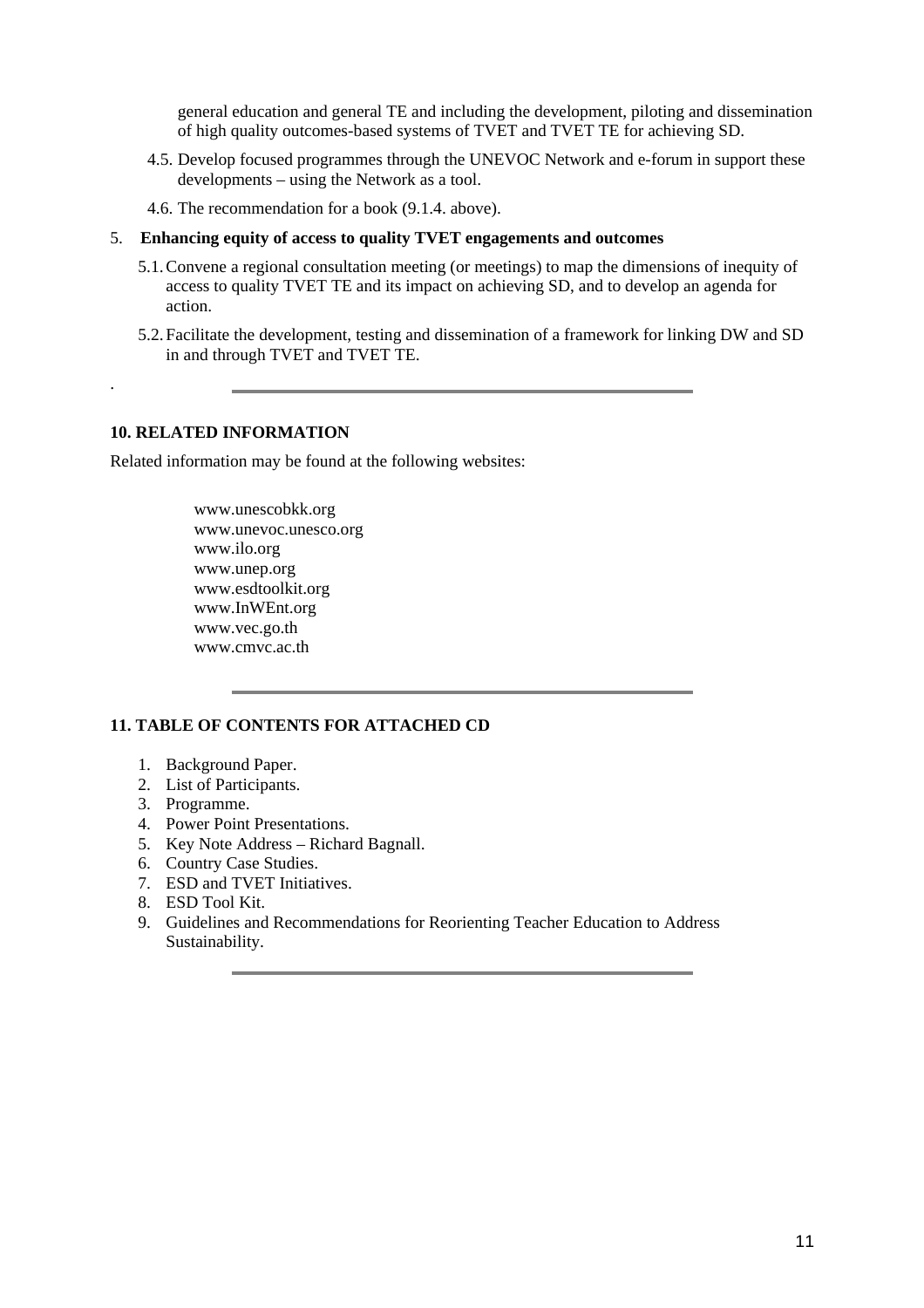#### **ANNEX I FINAL LIST OF PARTICIPANTS**

#### **OVERSEAS PARTICIPANTS**

Peter Woods Chief Information Officer Australian Government Department of the Environment and Water Resources Australia

Milagros Campos Valles Deputy Director for Professional Curriculum Specialist SEAMEO-VOCTECH Brunei Darussalam

Liu Peijun Head of Division, TVET Expert Department of TVET of Ministry of Education China

He Zhen Assistant Professor, Deputy Director of TVET Research Centre School of Education, Beijing Normal University China

Wang Xiaomei Head of Division China Higher Education Association China

Wang Jiping Director of TVET Institute Institute for TVET, Tongji University China

Chandler (Huang Chunlin) Dean of Office of Institutional Research and International Affairs (OIRIA) Zhejiang Technology Institute of Economy (ZJTIE) China

Joachim Wagner Consultant (Former) ILO Expert Cyprus

Frank Bünning Department Head International Cooperation ASSISTANT PROFESSOR Otto-Von Guericke-University Magdeburg Faculty of Humanities, Education and Social Sciences Department of Vocational Education and Human Resources Development Germany

Programme Director Higher Education CEE Delhi India

Ilga Salite Dean, Education and Managment Faculty Daugavpils University Latvia

Nivone Moungkhounsavath Head of Human Resource Development Office and UNEVOC's Manager of UNEVOC Centre UNEVOC Centre Vocational Education Development Centre Lao P.D.R

Htun Kyaw Myint Lecturer Department of Technical and Vocational Education Ministry of Science and Technology, Myanmar

Bhawani Shankar Subedi Consulting Trainer / Program Director Training Institute for Technical Instruction (TITI) Nepal

Rob de Vrind Sustainability Manager Chairman of Sustainable TVET Holland Koning Willem I College Netherlands

Abdul Majid, Associate Professor National Institute of Science & Technical Education, Ministry of Education Pakistan

Dayantha Wijeyesekara Professor Member, National Education Commission University of Moratuva Sri Lanka

Peter Collingro Senior Advisor Project for Rehabilitation and Modernization of Vocational Training Institutions (ReVo), GTZ Sri Lanka

Kiran Chhokar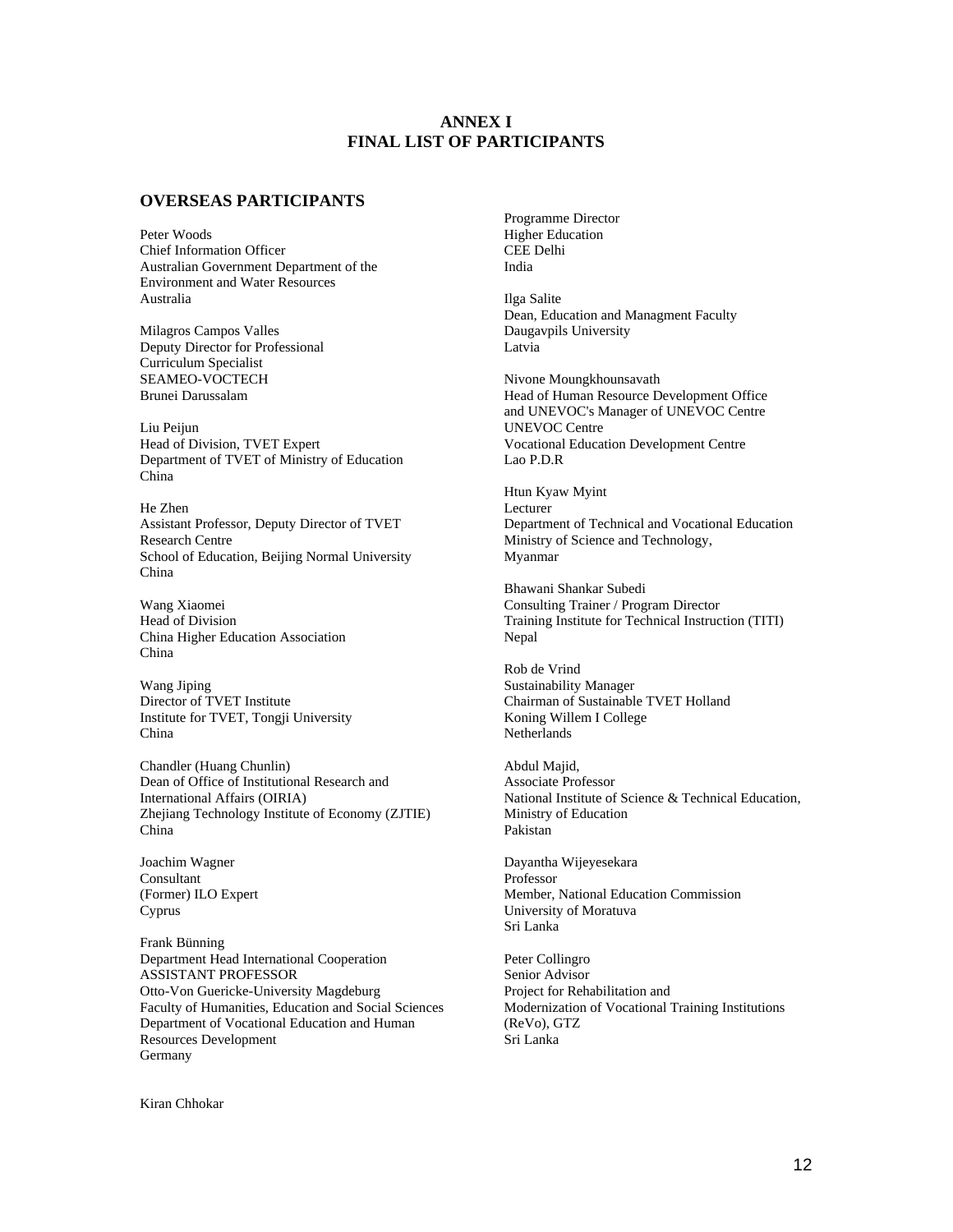Bach Hung Truong Project Officer GTZ Project "Promotion of TVET Vietnam" Vietnam

Nguyen Dinh Han Head of IT Department University of Technical Education Hung Yen Vietnam

#### **THAI PARTICIPANTS**

Phansak Rojanakat Senior Advisor for Vocational Education Standards (Industrial Trade) Office of the Vocational Education Commission Ministry of Education Bangkok 10300 Thailand

Wanich Uamsri Director - BPCD Office of the Vocational Education Commission Bureau of Personnel Competency Development (BPCD) Thailand

Sirirak Ratchusanti Director, Bureau of Vocational Education Standards and Qualification Office of the Vocational Education Commission Ministry of Education Bangkok Thailand

Pakorn Lawakul Assistant Director Rajamangala University of Technology Lanna Tak (RMUTL) Thailand

Sithipong Na ChiangMai Director Lamphun Technical College Thailand

#### **PARTNER AGENCIES:**

Rupert Maclean Director UNESCO-UNEVOC International Centre for Technical and Vocational Education and Training Germany

Derek Elias Programme Specialist for TVET, APEID UNESCO Bangkok Thailand

Siripan Choomnoom Deputy - Secretary General Office of the Vocational Education Commission Phan Minh Hien Expert Teacher Training Department General Directorate for Vocational Training of Ministry of Labour, Invalids and Social Affairs Vietnam

Kitchar Chaithanu Vice Dean Engineering Faculty Rajamangala University of Technology Lama, Tak Thailand

Pichet Meemangkhang Lecturer Thai-Austrian Technical College, Thailand

Pornlinee Chairat **Director** Nakhonsawan Vocational College Thailand

Rochana Sriboonma Researcher Bureau of Vocational Education Research & Development (BVERD) Thailand

Anand Ngamsa – Ard Director Detudom Technical College Thailand

Naing Yee Mar Programme Consultant UNESCO-UNEVOC **Germany** 

Chana Kasipar Chairman, Vocational Education Commission Office of the Vocational Education Commission Thailand

Ministry of Education Bangkok 10300 Thailand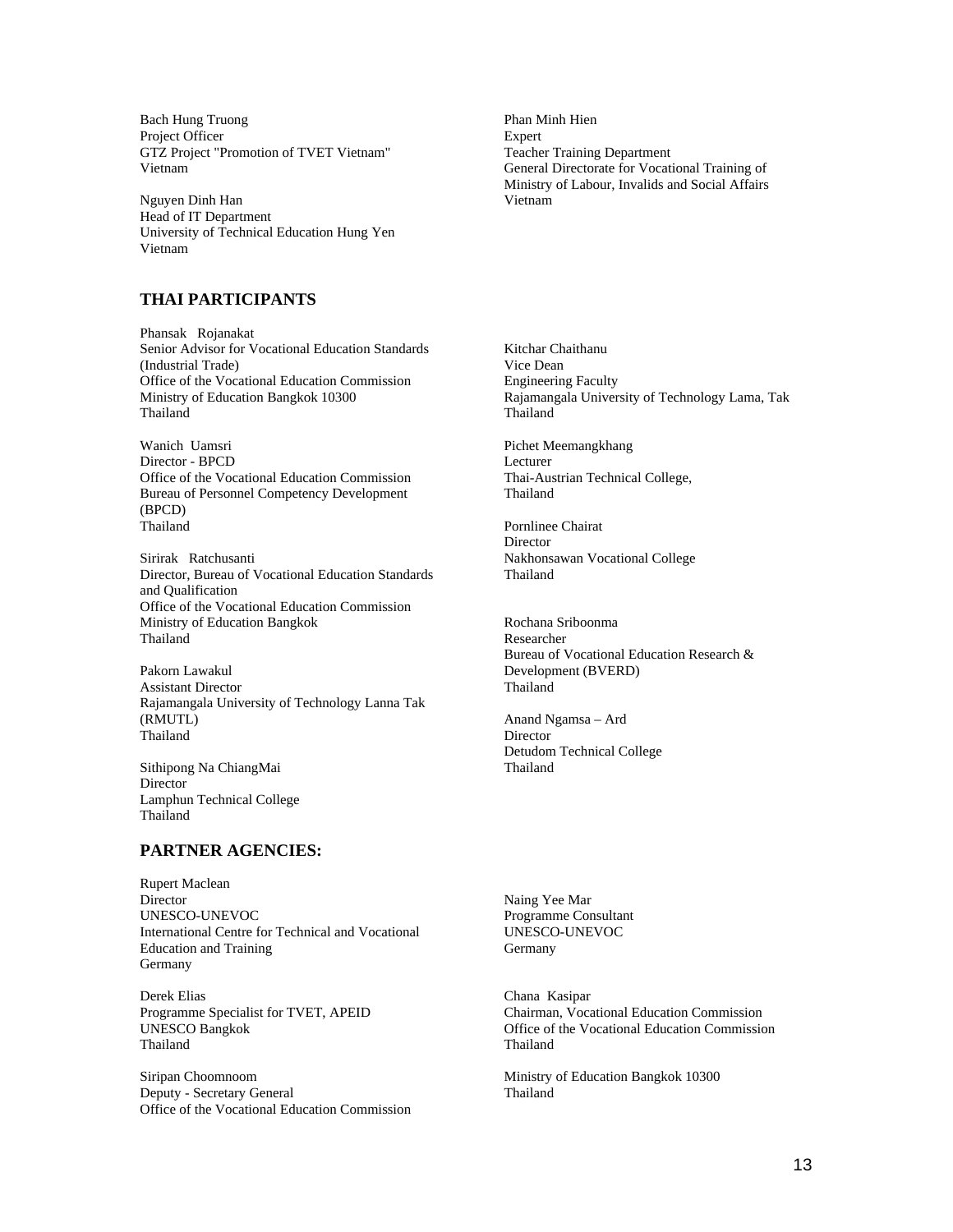Harry Stolte InWent GmbH

#### **RESOURCE PERSONS**

Charles Hopkins UNESCO Chair Reorienting Teacher Education to Address Sustainability, and United Nations University Chair for Education for Sustainable Development Canada

Rula Atweh Intern UNESCO Bangkok Thailand

#### **OBSERVERS FROM THAILAND**

Waraket Patarakaya Director Chaing Mai College of Agriculture Technology Thailand

Permsin Choeysiri Director Ongkharak Industrial and Community Education College Thailand

#### **LOCAL ORGANIZING TEAM**

Siripan Choomnoom Deputy - Secretary General Office of the Vocational Education Commission Ministry of Education Bangkok Thailand

Chiang Wongsawatsuriya Director Bureau of Vocational Education Research & Development (BVERD) Thailand

Jariya Tappakul Na Ayuthaya Supervisor Bureau of Vocational Education Research & Development (BVERD) Thailand

Head of Division, Modern Media and Development of Vocational Training Curricula Germany

Richard Bagnall Foundation Professor Of Professional and Vocational Education Professional and Vocational Education, The Hong Kong Institute of Education Department of Educational Policy & Administration Hong Kong Institute of Education Hong Kong

Kritchapon Thamuang Deputy Director Thai-Austrian Technical College Thailand

Suphaporn Pathompornchaisiri Supervisor Northern Support and Development Vocational Education Center Thailand

Rochana Sriboonma Researcher Bureau of Vocational Education Research & Development (BVERD) Thailand

Chuleeporn Singhaneit Advisor, Chiang Mai Vocational Education Committee Chiang Mai Vocational College Thailand

Chamnarn Thamchai Chair, Chiang Mai Vocational Education Committee Chiang Mai Polytechnic College Thailand